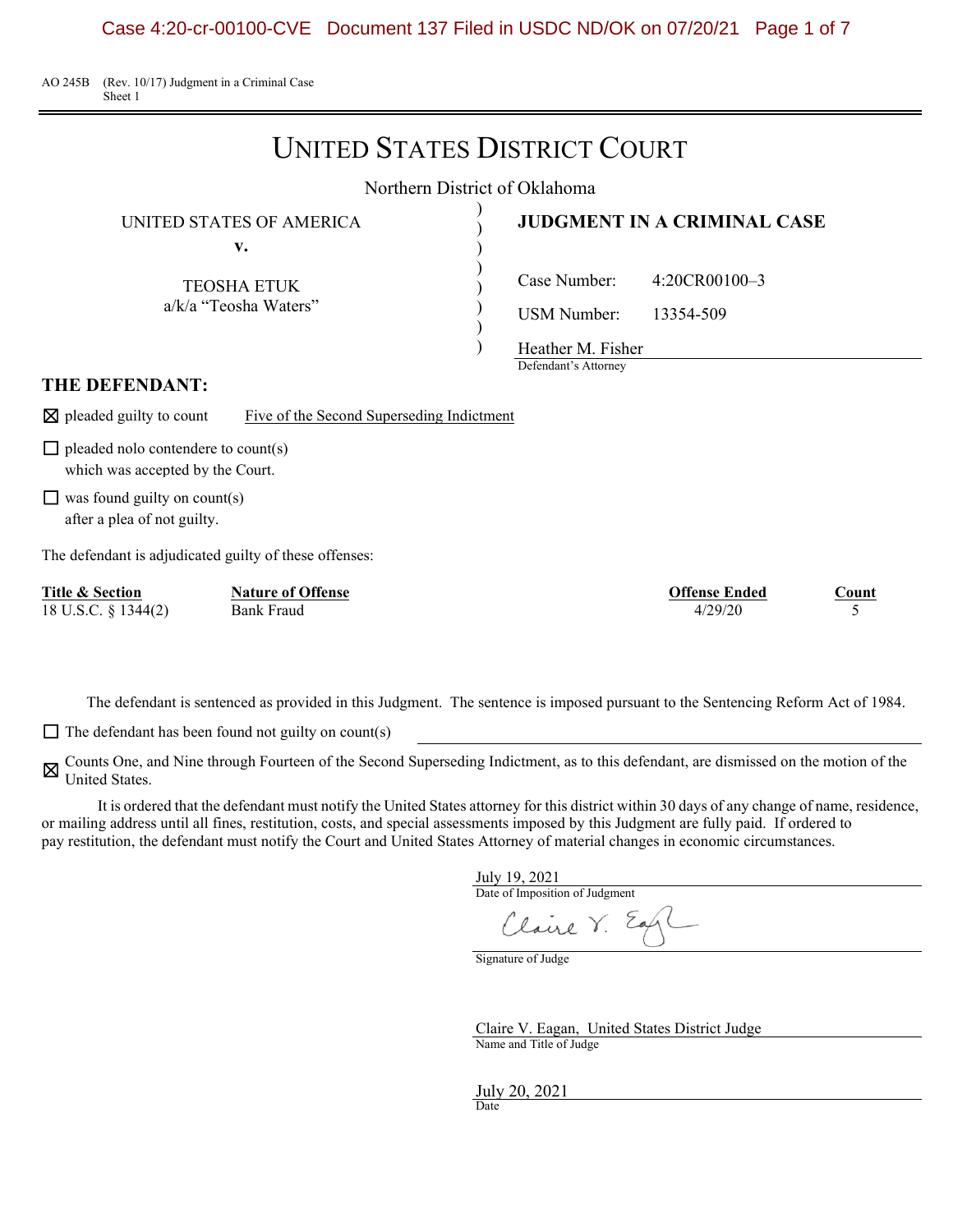

AO 245B (Rev. 10/17) Judgment in Criminal Case Sheet 2 — Imprisonment

DEFENDANT: Teosha Etuk<br>CASE NUMBER: 4:20CR00100-3 **CASE NUMBER:** 

## **IMPRISONMENT**

The defendant is hereby committed to the custody of the United States Bureau of Prisons to be imprisoned for a total term of: Twelve months and one day.

| X           | The Court makes the following recommendations to the Bureau of Prisons:                                                   |  |
|-------------|---------------------------------------------------------------------------------------------------------------------------|--|
|             | The Court recommends that the defendant be designated to the Federal Prison Camp located in Bryan, Texas, if appropriate. |  |
|             |                                                                                                                           |  |
|             |                                                                                                                           |  |
|             | The defendant is remanded to the custody of the United States Marshal.                                                    |  |
|             | The defendant shall surrender to the United States Marshal for this district:                                             |  |
|             | at<br>p.m. on<br>a.m.                                                                                                     |  |
|             | as notified by the United States Marshal.                                                                                 |  |
| $\boxtimes$ | The defendant shall surrender for service of sentence at the institution designated by the Bureau of Prisons:             |  |
|             | before 2 p.m. on<br>September 1, 2021<br>⊠                                                                                |  |

□ as notified by the Probation or Pretrial Services Office.

**□** as notified by the United States Marshal.

### **RETURN**

I have executed this Judgment as follows:

Defendant delivered on to the contract of the contract of the contract of the contract of the contract of the contract of the contract of the contract of the contract of the contract of the contract of the contract of the

at , with a certified copy of this Judgment.

UNITED STATES MARSHAL

DEPUTY UNITED STATES MARSHAL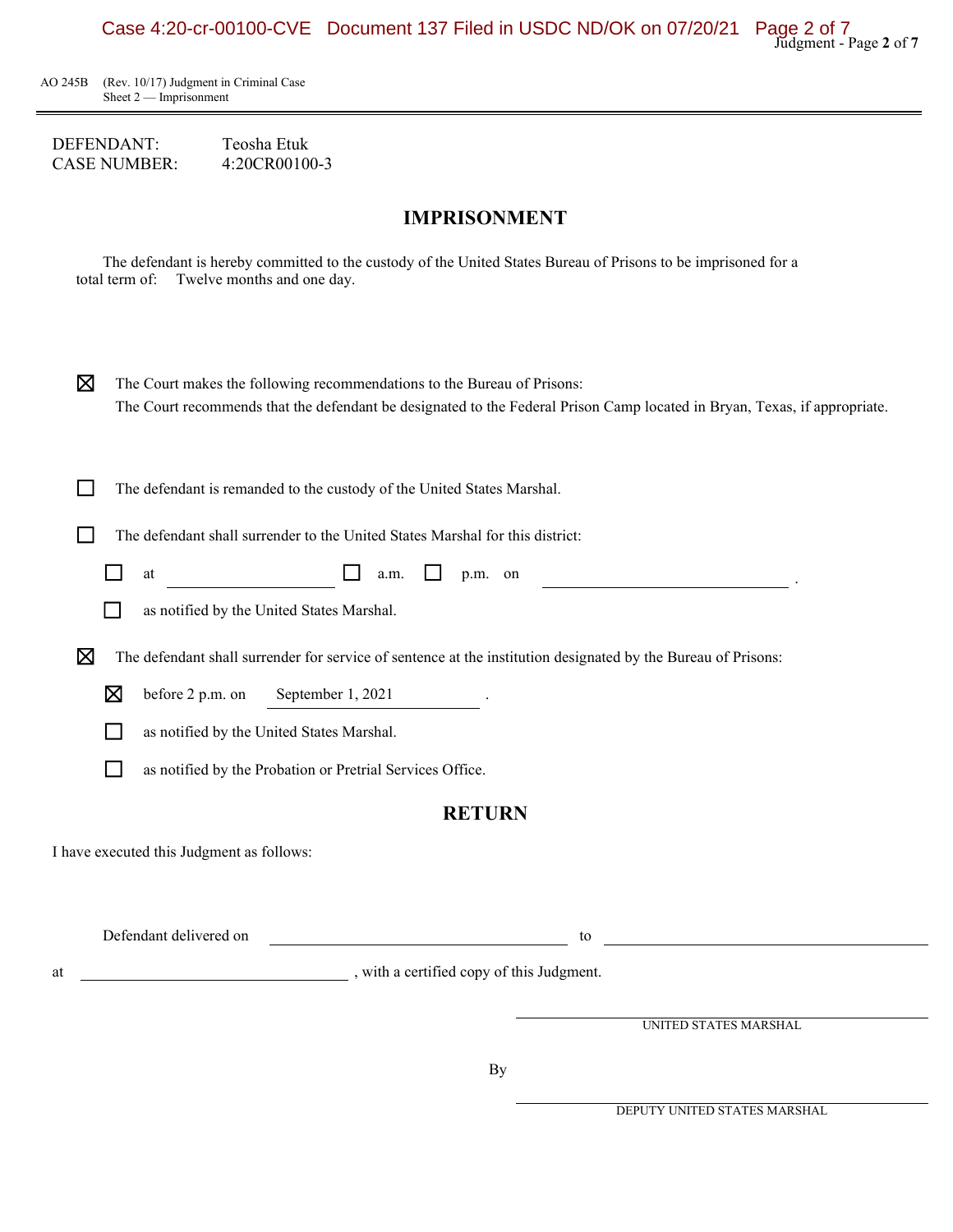AO 245B (Rev. 10/17) Judgment in a Criminal Case Sheet 3 — Supervised Release

DEFENDANT: Teosha Etuk CASE NUMBER: 4:20CR00100-3

### **SUPERVISED RELEASE**

Upon release from imprisonment, you will be on supervised release for a term of: Five years.

## **MANDATORY CONDITIONS**

- 1. You must not commit another federal, state or local crime.
- 2. You must not unlawfully possess a controlled substance.
- 3. You must refrain from any unlawful use of a controlled substance. You must submit to one drug test within 15 days of release from imprisonment and at least two periodic drug tests thereafter, as determined by the court.
	- $\boxtimes$  The above drug testing condition is suspended, based on the court's determination that you pose a low risk of future substance abuse. *(check if applicable)*
- 4.  $\boxtimes$  You must make restitution in accordance with 18 U.S.C §§ 3663 and 3663A or any other statute authorizing a sentence of restitution. *(check if applicable)*
- 5. ☒ You must cooperate in the collection of DNA as directed by the probation officer. *(check if applicable)*
- 6.  $\Box$  You must comply with the requirements of the Sex Offender Registration and Notification Act (34 U.S.C. § 20901, *et seq.*) as directed by the probation officer, the Bureau of Prisons, or any state sex offender registration agency in the location where you reside, work, are a student, or were convicted of a qualifying offense. *(check if applicable)*
- 7. ☐ You must participate in an approved program for domestic violence. *(check if applicable)*

You must comply with the standard conditions that have been adopted by this court as well as with any other conditions on the attached page.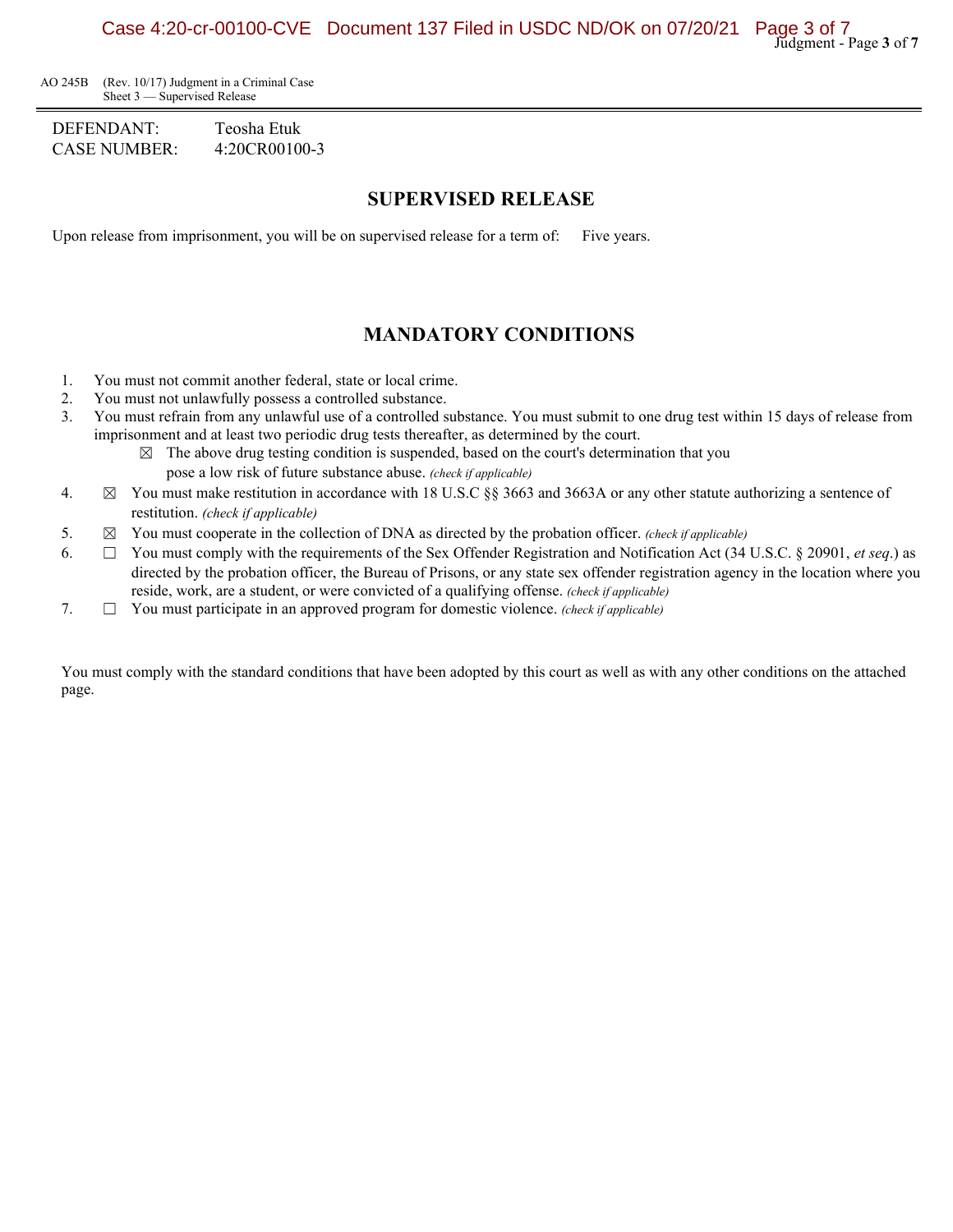AO 245B (Rev. 10/17) Judgment in a Criminal Case Sheet 3A — Supervised Release

DEFENDANT: Teosha Etuk CASE NUMBER: 4:20CR00100-3

## **STANDARD CONDITIONS OF SUPERVISION**

As part of your supervision, you must comply with the following standard conditions of supervision. These conditions are imposed because they establish the basic expectations for your behavior while on supervision and identify the minimum tools needed by probation officers to keep informed, report to the court about, and bring about improvements in your conduct and condition.

- 1. You must report to the probation office in the federal judicial district where you are authorized to reside within 72 hours of release from imprisonment, unless the probation officer instructs you to report to a different probation office or within a different time frame.
- 2. After initially reporting to the probation office, you will receive instructions from the court or the probation officer about how and when to report to the probation officer, and you must report to the probation officer as instructed.
- 3. You must not knowingly leave the federal judicial district where you are authorized to reside without first getting permission from the court or the probation officer.
- 4. You must answer truthfully the questions asked by the probation officer.
- 5. You must live at a place approved by the probation officer. If you plan to change where you live or anything about your living arrangements (such as the people you live with), you must notify the probation officer at least 10 days before the change. If notifying the probation officer at least 10 days in advance is not possible due to unanticipated circumstances, you must notify the probation officer within 72 hours of becoming aware of a change or expected change.
- 6. You must allow the probation officer to visit you at any time at your home or elsewhere, and you must permit the probation officer to take any items prohibited by the conditions of your supervision that he or she observes in plain view.
- 7. You must work full time (at least 30 hours per week) at a lawful type of employment, unless the probation officer excuses you from doing so. If you do not have full-time employment you must try to find full-time employment, unless the probation officer excuses you from doing so. If you plan to change where you work or anything about your work (such as your position or your job responsibilities), you must notify the probation officer at least 10 days before the change. If notifying the probation officer in advance is not possible due to unanticipated circumstances, you must notify the probation officer within 72 hours of becoming aware of a change or expected change.
- 8. You must not communicate or interact with someone you know is engaged in criminal activity. If you know someone has been convicted of a felony, you must not knowingly communicate or interact with that person without first getting the permission of the probation officer.
- 9. If you are arrested or questioned by a law enforcement officer, you must notify the probation officer within 72 hours.
- 10. You must not own, possess, or have access to a firearm, ammunition, destructive device, or dangerous weapon (i.e., anything that was designed, or was modified for, the specific purpose of causing bodily injury or death to another person, such as nunchakus or tasers).
- 11. You must not act or make any agreement with a law enforcement agency to act as a confidential human source or informant without first getting the permission of the court.
- 12. If the probation officer determines that you pose a risk to another person (including an organization), after obtaining Court approval, the probation officer may require you to notify the person about the risk and you must comply with that instruction. The probation officer may contact the person and confirm that you have notified the person about the risk.
- 13. You must follow the instructions of the probation officer related to the conditions of supervision.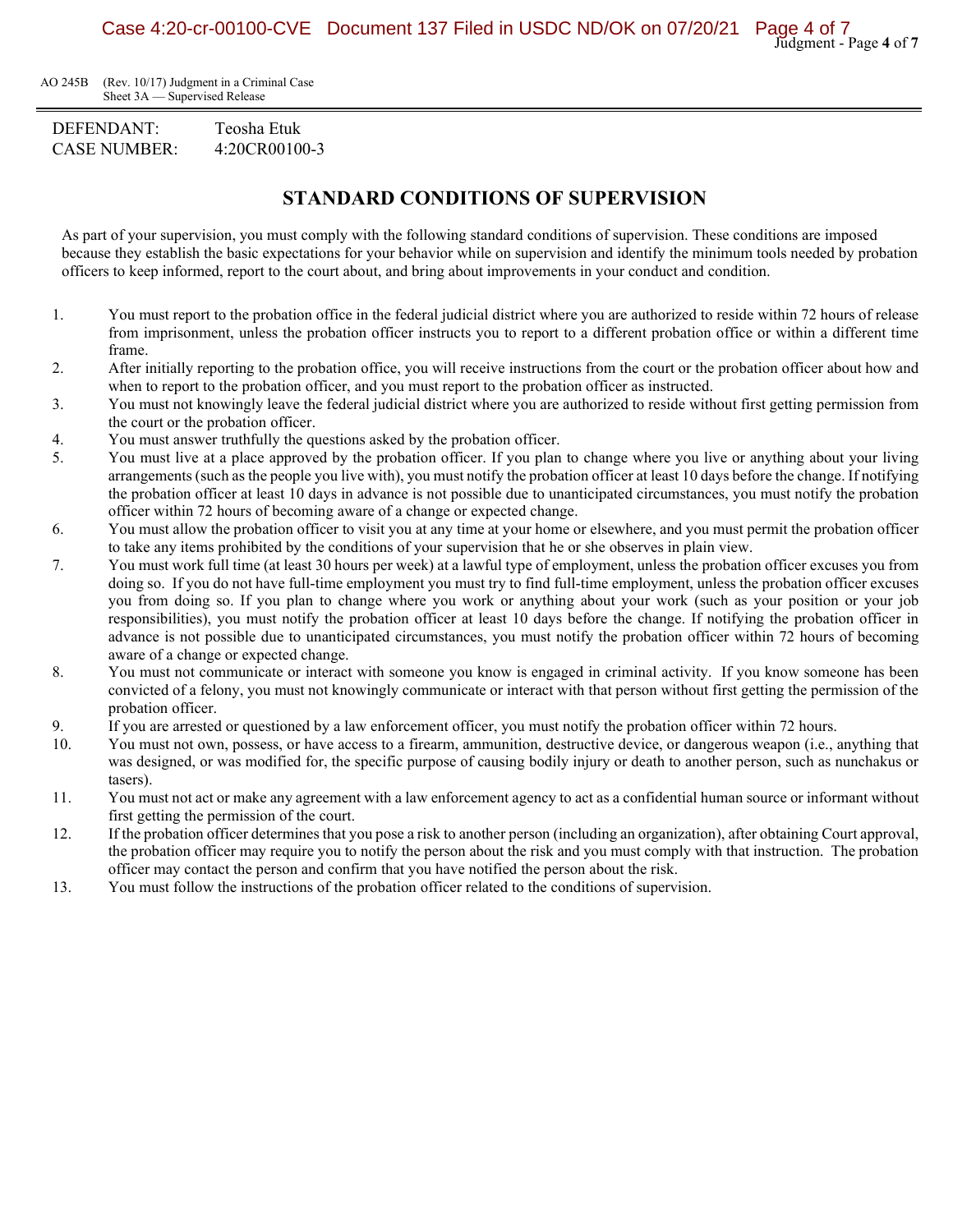AO 245B (Rev. 10/17) Judgment in a Criminal Case Sheet 3B — Supervised Release

#### DEFENDANT: Teosha Etuk CASE NUMBER: 4:20CR00100-3

# **SPECIAL CONDITIONS OF SUPERVISION**

- 1. The defendant shall submit her person, residence, office or vehicle to a search, conducted by the United States Probation Officer at a reasonable time and in a reasonable manner, based upon reasonable suspicion of contraband or evidence of a violation of a condition of release; failure to submit to a search may be grounds for revocation; the defendant shall warn any other residents that the premises may be subject to searches pursuant to this condition.
- 2. The defendant shall abide by the "Special Financial Conditions" previously adopted by the Court, as follows:
	- a. The defendant shall maintain a checking account in the defendant's name and deposit into this account all income, monetary gains or other pecuniary proceeds, and make use of this account for payment of all personal expenses. All other bank accounts must be disclosed to the probation officer.
	- b. The defendant shall not make application for any loan or enter into any credit arrangement, without first consulting with the probation officer.
	- c. The defendant shall disclose all assets and liabilities to the probation officer. The defendant shall not transfer, sell, give-away, or otherwise convey any asset, without first consulting with the probation officer.
	- d. If the defendant owns or maintains interest in any profit or nonprofit entity, you shall, upon request, surrender and/or make available for review, any and all documents and records of said profit or nonprofit entity to the probation officer.
	- e. The defendant shall, upon request of the probation officer, complete a personal financial affidavit and authorize release of any and all financial information, to include income and tax return records, by execution of a Release of Financial Information form, or by any other appropriate means.
- 3. If the defendant is unemployed after the first sixty days of supervision, or if unemployed for sixty days after termination or lay-off from employment, or not employed at a regular lawful occupation, as deemed suitable by the probation officer, the defendant shall participate in workforce development programs and services for occupational and career development, to include but not limited to assessment and testing, educational instruction, training classes, career guidance, counseling, and job search and retention services, at a program and on a schedule as determined by the probation officer. Further, as directed by the probation officer, the defendant shall provide verification of daily job search results or other employment related activities. In the event the defendant fails to secure suitable employment, participate in workforce development programs or provide verification of daily job search results, the defendant may be required to perform up to twenty-four hours of community service per week until employed.18 U.S.C.§§ 3563(b)(4) and (12) and 3583(d) and USSG § 5F1.3.

### **U.S. Probation Officer Use Only**

A U.S Probation officer has instructed me on the conditions specified by the court and has provided me with a written copy of this Judgment containing these conditions. For further information regarding these conditions, see *Overview of Probation and Supervised Release Conditions,* available at: [www.uscourts.gov.](http://www.uscourts.gov/)

Defendant's Signature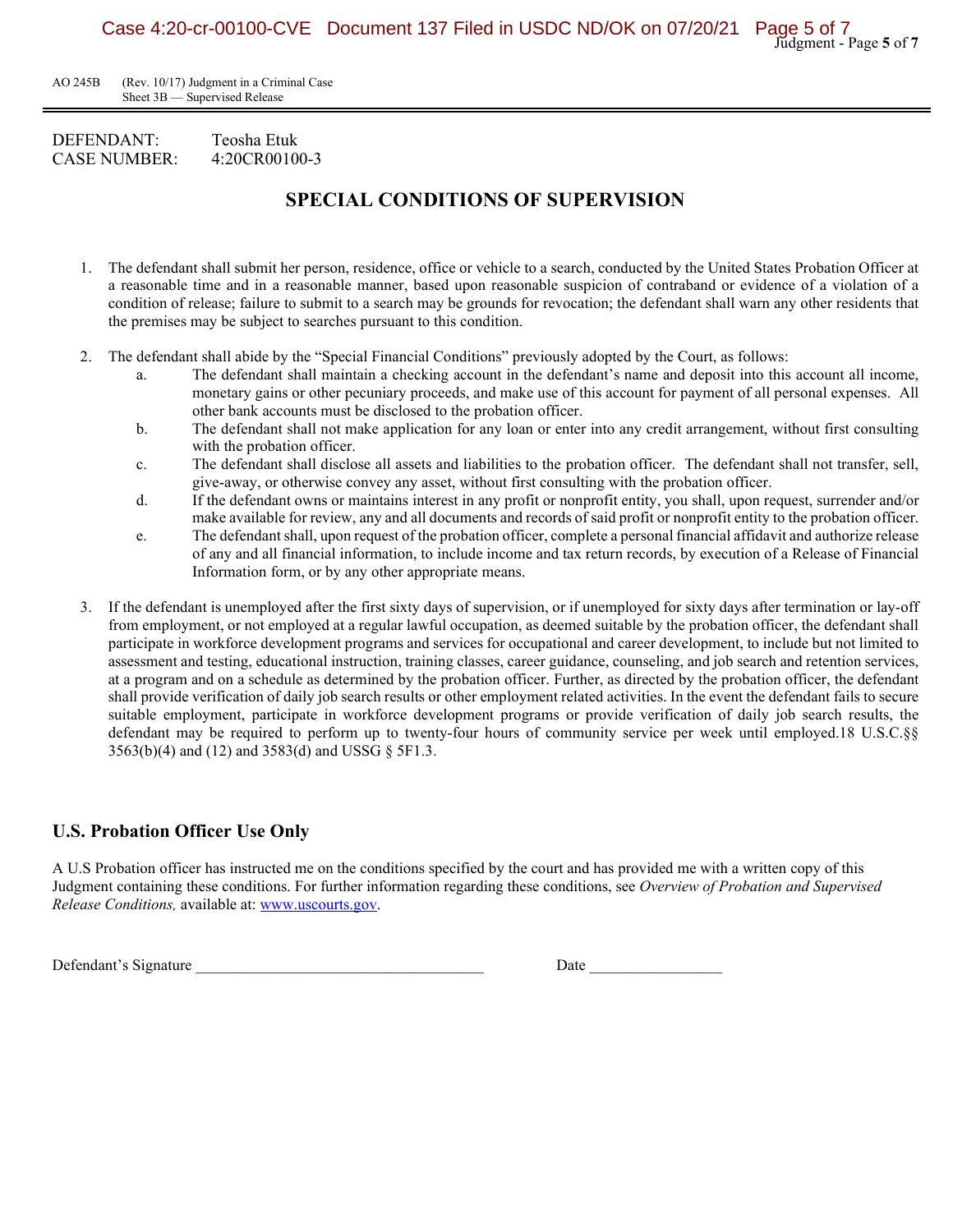AO 245B (Rev. 10/17) Judgment in a Criminal Case Sheet 5 — Criminal Monetary Penalties

| DEFENDANT:    | Teosha Etuk   |
|---------------|---------------|
| CASE NUMBER : | 4:20CR00100-3 |

## **CRIMINAL MONETARY PENALTIES**

The defendant must pay the total criminal monetary penalties under the Schedule of Payments.

|        | <b>^SSessment</b> | Restitution | Fine | AVAA Assessment* | <b>JVTA</b> Assessment** |
|--------|-------------------|-------------|------|------------------|--------------------------|
| TOTALS | ند $100$          | :150.000    | N/A  | N/r              | N/L                      |

□ The determination of restitution is deferred until

An *Amended Judgment in a Criminal Case (AO 245C)* will be entered after such determination.

□ The defendant must make restitution (including community restitution) to the following payees in the amount listed below.

If the defendant makes a partial payment, each payee shall receive an approximately proportioned payment, unless specified otherwise in the priority order or percentage payment column below. However, pursuant to 18 U.S.C. § 3664(i), all nonfederal victims must be paid before the United States is paid.

|               | <b>Name of Payee</b>                                                                                                                                                                                                                                                                                                                                               | Total Loss*** | <b>Restitution Ordered</b>          | <b>Priority or Percentage</b> |
|---------------|--------------------------------------------------------------------------------------------------------------------------------------------------------------------------------------------------------------------------------------------------------------------------------------------------------------------------------------------------------------------|---------------|-------------------------------------|-------------------------------|
|               | First Liberty Bank<br>9601 North May Avenue<br>Oklahoma City, Oklahoma 73120                                                                                                                                                                                                                                                                                       |               | \$150,000                           |                               |
|               |                                                                                                                                                                                                                                                                                                                                                                    |               |                                     |                               |
|               |                                                                                                                                                                                                                                                                                                                                                                    |               |                                     |                               |
|               |                                                                                                                                                                                                                                                                                                                                                                    |               |                                     |                               |
| <b>TOTALS</b> |                                                                                                                                                                                                                                                                                                                                                                    | S             | S<br>150,000                        |                               |
| $\Box$        | Restitution amount ordered pursuant to Plea Agreement \$                                                                                                                                                                                                                                                                                                           |               |                                     |                               |
| $\Box$        | The defendant must pay interest on any fine or restitution of more than \$2,500, unless the restitution or fine is paid in full before the<br>fifteenth day after the date of the Judgment, pursuant to 18 U.S.C. § 3612(f). All of the payment options on Sheet 6 may be subject<br>to penalties for delinquency and default, pursuant to 18 U.S.C. $\S$ 3612(g). |               |                                     |                               |
| ⊠             | The Court determined that the defendant does not have the ability to pay interest and it is ordered that:                                                                                                                                                                                                                                                          |               |                                     |                               |
|               | the interest requirement is waived for the<br>区                                                                                                                                                                                                                                                                                                                    | fine<br>⊠     | restitution.                        |                               |
|               | the interest requirement for the<br>$\Box$                                                                                                                                                                                                                                                                                                                         | fine<br>П     | restitution is modified as follows: |                               |
|               | * Amy, Vicky, and Andy Child Pornography Victim Assistance Act of 2018, Pub. L. No. 115-299.<br>** Justice for Victims of Trafficking Act of 2015, Pub. L. No. 114-22.<br>$\alpha$ d $\beta$ d $\beta$ d $\beta$ d $\beta$ d $\beta$ d $\beta$ d $\beta$ d $\beta$ d $\beta$ d $\beta$ d $\beta$ d $\beta$ d $\beta$ d $\beta$ d $\beta$ d $\beta$                 |               |                                     |                               |

\*\*\* Findings for the total amount of losses are required under Chapters 109A, 110, 110A, and 113A of Title 18 for offenses committed on or after September 13, 1994, but before April 23, 1996.